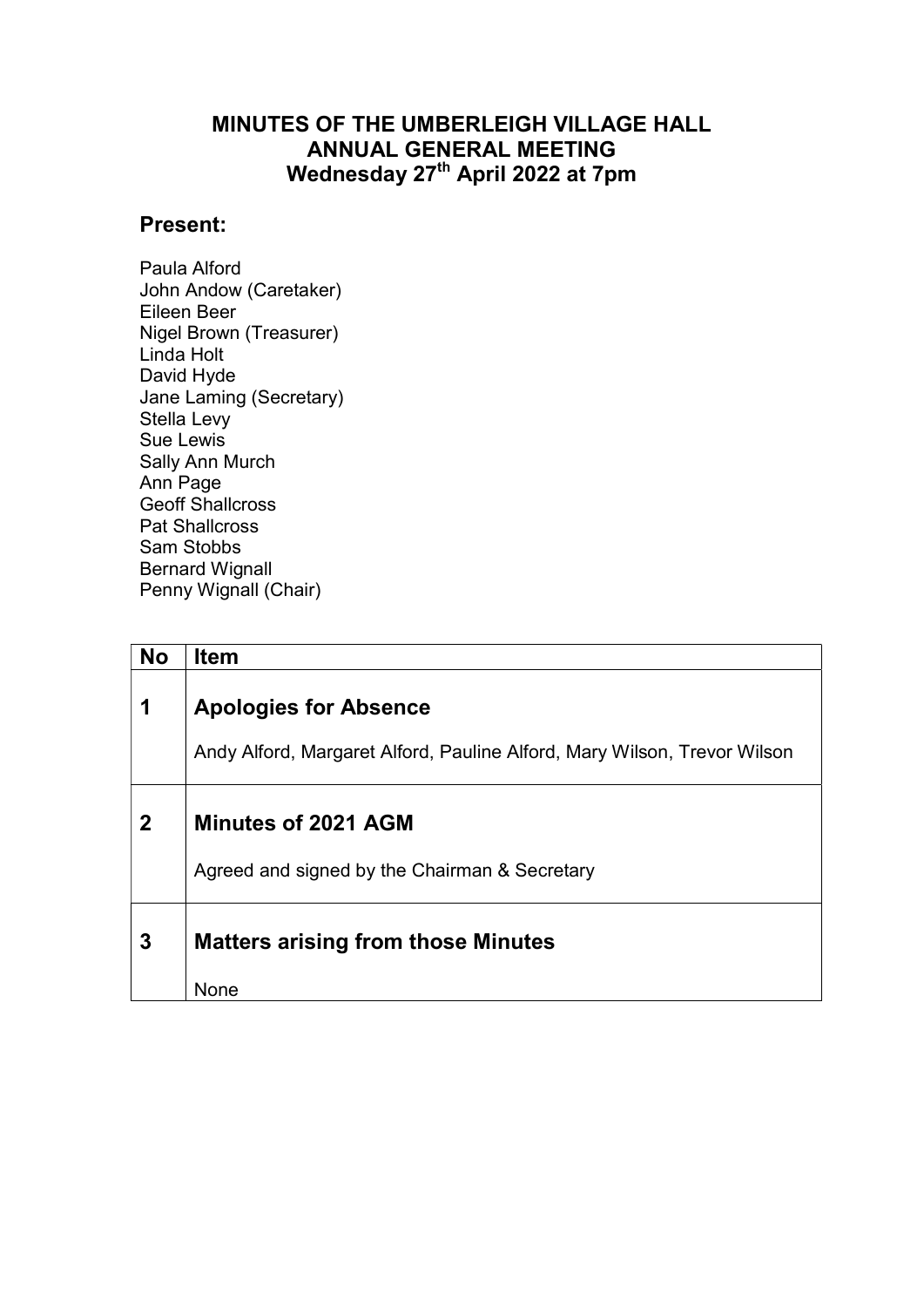| $\boldsymbol{4}$ | <b>Chair's Report</b>                                                                                                                                                                                                                                                                                                                                                                                                                                                                                                                                                      |
|------------------|----------------------------------------------------------------------------------------------------------------------------------------------------------------------------------------------------------------------------------------------------------------------------------------------------------------------------------------------------------------------------------------------------------------------------------------------------------------------------------------------------------------------------------------------------------------------------|
|                  | Penny welcomed everyone to the meeting and presented her report, which<br>is attached to these Minutes. Key points included reference to the<br>reopening of the Hall (following the Coronavirus) and its increased use.<br>Penny highlighted the improved appearance of the Hall following<br>decoration, the good attendance at the Garden Show and the completion<br>of the Park & Play project in conjunction with Umberleigh School. She<br>expressed her thanks to everyone who has given up their time to help in<br>the running of the Hall and associated events. |
| 5                | <b>Treasurer's Report</b>                                                                                                                                                                                                                                                                                                                                                                                                                                                                                                                                                  |
|                  | Nigel presented the Statement of Accounts for the year ended 31 <sup>st</sup> January<br>2022, which are attached to these Minutes. The cash balance at the end of<br>the year was £17,131. A number of Covid related grants were received<br>over the year. This has enabled a number of works to be carried out<br>including the painting of the exterior, purchase of a new dishwasher, picnic<br>benches, garden troughs and new railings.                                                                                                                             |
| 6                | <b>Secretary's Report</b>                                                                                                                                                                                                                                                                                                                                                                                                                                                                                                                                                  |
|                  | Jane presented her report, which again is attached to the Minutes. She<br>highlighted the improvements to the Hall, along with the restarting of the<br>Antique Fairs for this year. She expressed her thanks to those that help<br>with the running of the Hall and its events.                                                                                                                                                                                                                                                                                           |
| 7                | <b>Fundraising Committee's Report</b>                                                                                                                                                                                                                                                                                                                                                                                                                                                                                                                                      |
|                  | Ann Page advised that the events run this year so far have included the<br>Roving Crows and Antique Fair, with a Big Breakfast planned for the<br>Queen's Jubilee celebrations. Pauline Alford & Ann are to share the role<br>of Chair of this committee, but they would like to rename it to reflect a more<br>sociable & fun outlook. Ann thanked everyone for their contribution to the<br>smooth running of events at the Hall.                                                                                                                                        |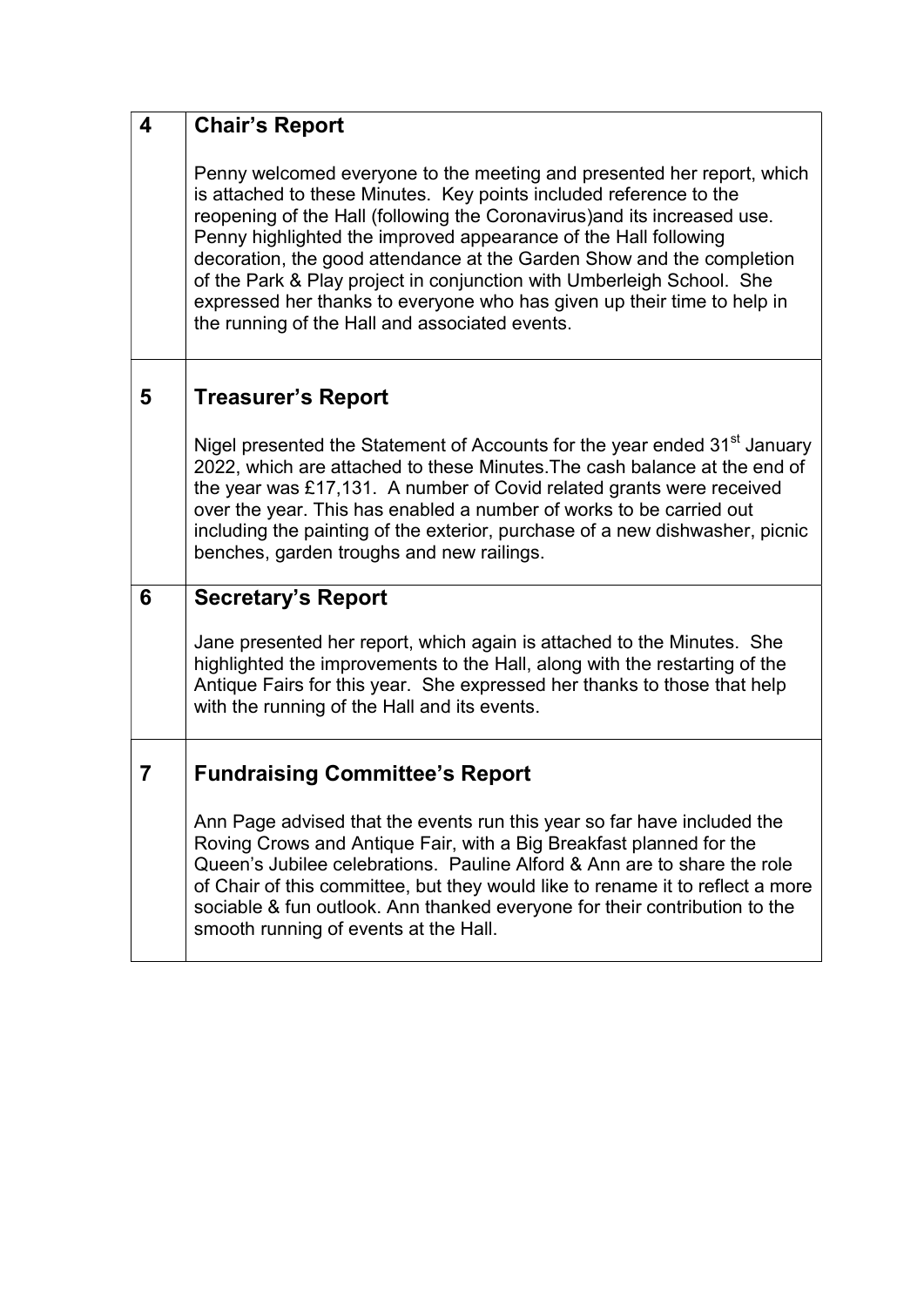## 8 Election of the Committee

Jane explained how the managing committee should be made up and that all parties are trustees and should be listed as such on the Charity Commission website. Nigel is to check the position regarding Trustee liability insurance.

The Committee were elected as follows:

5 elected members:

- 1. Penny Wignall proposed by Paula Alford, seconded David Hyde
- 2. Nigel Brown proposed by Paula Alford, seconded Ann Page
- 3. Jane Laming proposed by Paula Alford, seconded Geoff **Shallcross**
- 4. Geoff Shallcross proposed by Paula Alford, seconded Ann Page
- 5. Ann Page proposed by John Andow, seconded Dave Hyde

Representatives of four local organisations:

- 1. Umberleigh School Paula Alford
- 2. Atherington & Umberleigh Women's Institute Eileen Beer
- 3. Christian Fellowship Eileen Beer
- 4. The Really Useless Theatre Company David Hyde

Co-opted Members (max 5pp)

- 1. Chittlehampton Parish Council currently Pat Shallcross (to be confirmed following their AGM on  $4<sup>th</sup>$  May 2022)
- 2. Fund Raising Pauline Alford
- 3. Sally Ann Murch
- 4. Sue Lewis

Total 12 Trustees

## 9 Fibre Broadband

Bernard Wignall advised of the latest situation regarding the proposed installation of fibre broadband for Umberleigh. His comprehensive report is attached to these minutes. This has been progressed with the Fibre Community Partnership who is offering grants of £1,500 for each residential property and £3,000 for each business. These grants should cover some, if not all of the costs.

Bernard is presenting to Chittlehampton Parish Council on 4<sup>th</sup> May to request that they become the legal entity for the project. A further meeting will be arranged to obtain pledges from residents to progress the scheme.